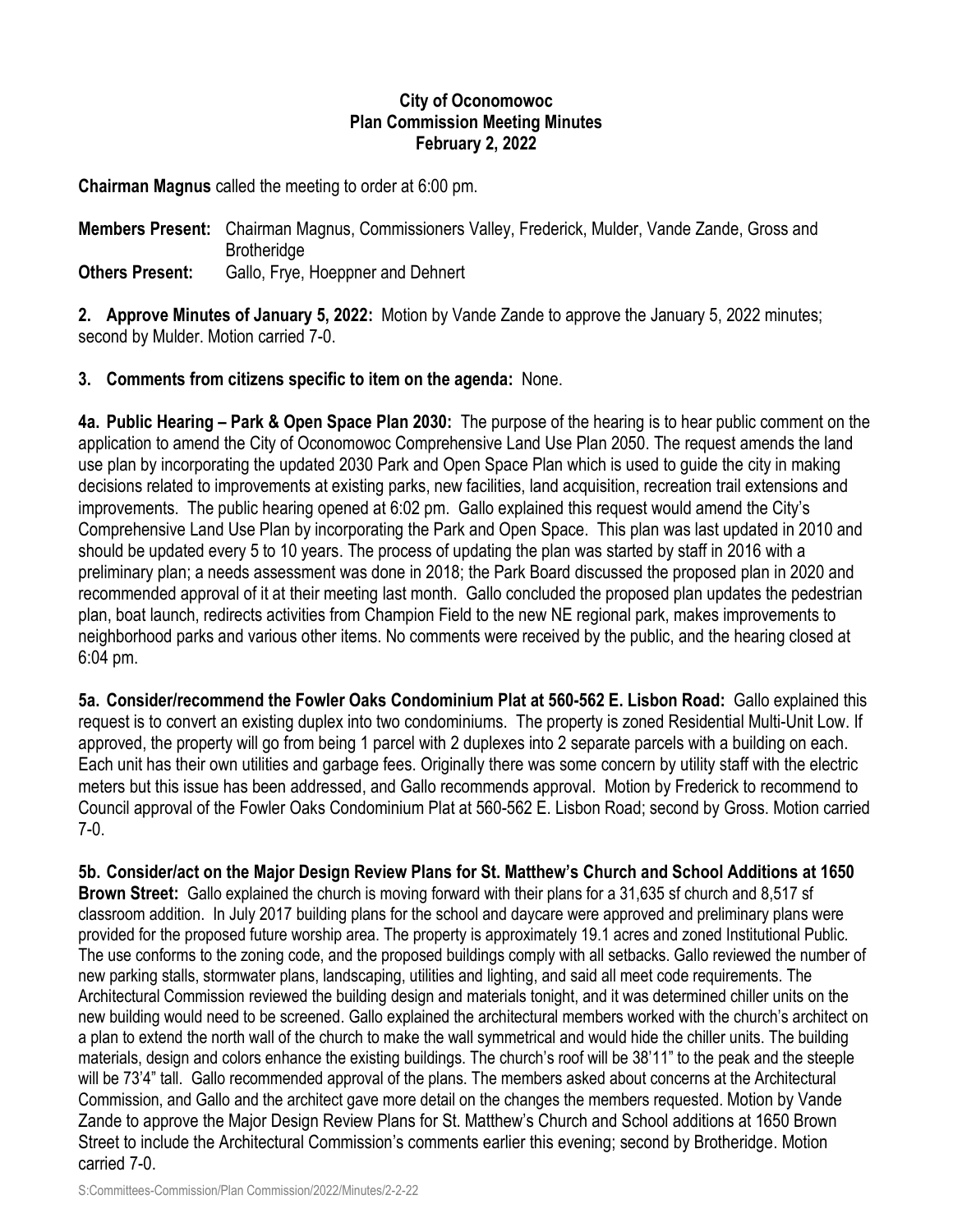**5c. Consider/recommend the Certified Survey Map to combine properties at 645 Anderson Street:** Gallo explained this request is to combine 3 lots into 2. The two outside lots are absorbing the middle lot which had a home on it that burnt down. The property is zoned Traditional Residential and the three lots are each 33' wide. The land combination will make one lot 44' wide and the other will be 55' wide and contain the existing detached garage and driveway. Gallo noted there is a 9' long sidewalk which goes through the new lot line, and the owners will be removing the concrete. The middle lot contains utilities which are going to be abandoned, and an Escrow Agreement has been drafted to cover the cost to the city. The CSM has been reviewed, any issues addressed, and Gallo recommends approval of the proposed land combination. Motion by Gross to recommend to Council approval of the Certified Survey Map at 645 Anderson Street; second by Brotheridge. Motion carried 7-0.

**5d. Consider/recommend Ordinance 22-O1027 for rezoning of the residential lot located at 515 S. Westover Street:** Gallo explained this request is for the rezoning of a .227 acre lot from General Commercial to Traditional Residential. The property has residential properties around it and commercial to the south. The property owners intend to build a new home on the property. Gallo recommended approval of the request. Motion by Valley to recommend to Council approval of the rezoning of the residential lot at 515 S. Westover Street; second by Frederick. Motion carried 7-0.

**5e. Consider/recommend Ordinance 22-O1028 annexing territory to the City of Oconomowoc – Robert Miller lands, OCOT 0517.996.005 & OCOT 0520.999.004:** Gallo explained staff received a request for 42.23 acres located on the SW corner of CTH K and CTH P to be annexed into the city. Currently the land is being farmed and the applicants intend on developing the land into future residential and some commercial uses. Council acted on the initial resolution on 1/18/22 and will take final action on the annexation at their next meeting on 2/15/22. The land is also being assigned temporary Urban Reserve zoning. Gallo noted the applicant will have to come back to the Plan Commission once their plans for the property are determined; the comprehensive land use plan may need to be amended; all zoning changes will have to come back to the Plan Commission and Council; the property owner has signed off on the annexation; and paperwork has been sent into the State for review. Gallo recommended approval. Motion by Frederick to recommend to Council approval of Ordinance 22-O1028 to annex the Robert Miller parcels OCOT 0517.996.005 and OCOT 0520.999.004 into the City of Oconomowoc from the Town of Oconomowoc; second by Gross. Motion carried 7-0.

**5f. Consider / act on Resolution 22-R3010 to amend the Comprehensive Land Use Plan by incorporating the 2030 Park and Open Space Plan:** Hoeppner reported the Park and Open Space Plan is an important part of the City's Comprehensive Land Use Plan. The Dept of Natural Resources would like the plan to be updated every 5 years in order to secure grants but no more than 10 years. The Plan will be a guide to the City's park plans for the next 10 years. Hoeppner explained highlights of the Plan include updating the bicycling and pedestrian plan; removing funding from Champion Fields and putting it toward parks in the NE region of the city; updating the boat launch at City Beach; improvements to Roosevelt Park; develop Rockwell Park; improvements to neighborhood parks; and plan for future parklands. Once the plan has been adopted, staff will look at updating the park impact fee. The process of updating the plan will start again in about 5 years. Members said it is good to secure grants; concerns for those neighborhoods in the NE region with a very active park being located there and believes there will be push back; and it is important to get the plan in place to help with new park areas. Motion by Frederick to approve Res 22-R3010 to amend the City of Oconomowoc Comprehensive Land Use Plan 2050 to incorporate the 2030 Park and Open Space Plan; second by Brotheridge. Motion carried 7-0.

## **6. Planning Department Correspondence:**

**a. December 2021:** Gallo reported in the month of December staff sent 4 letters for zoning determinations and 4 requests were received for occupancy of a new business.